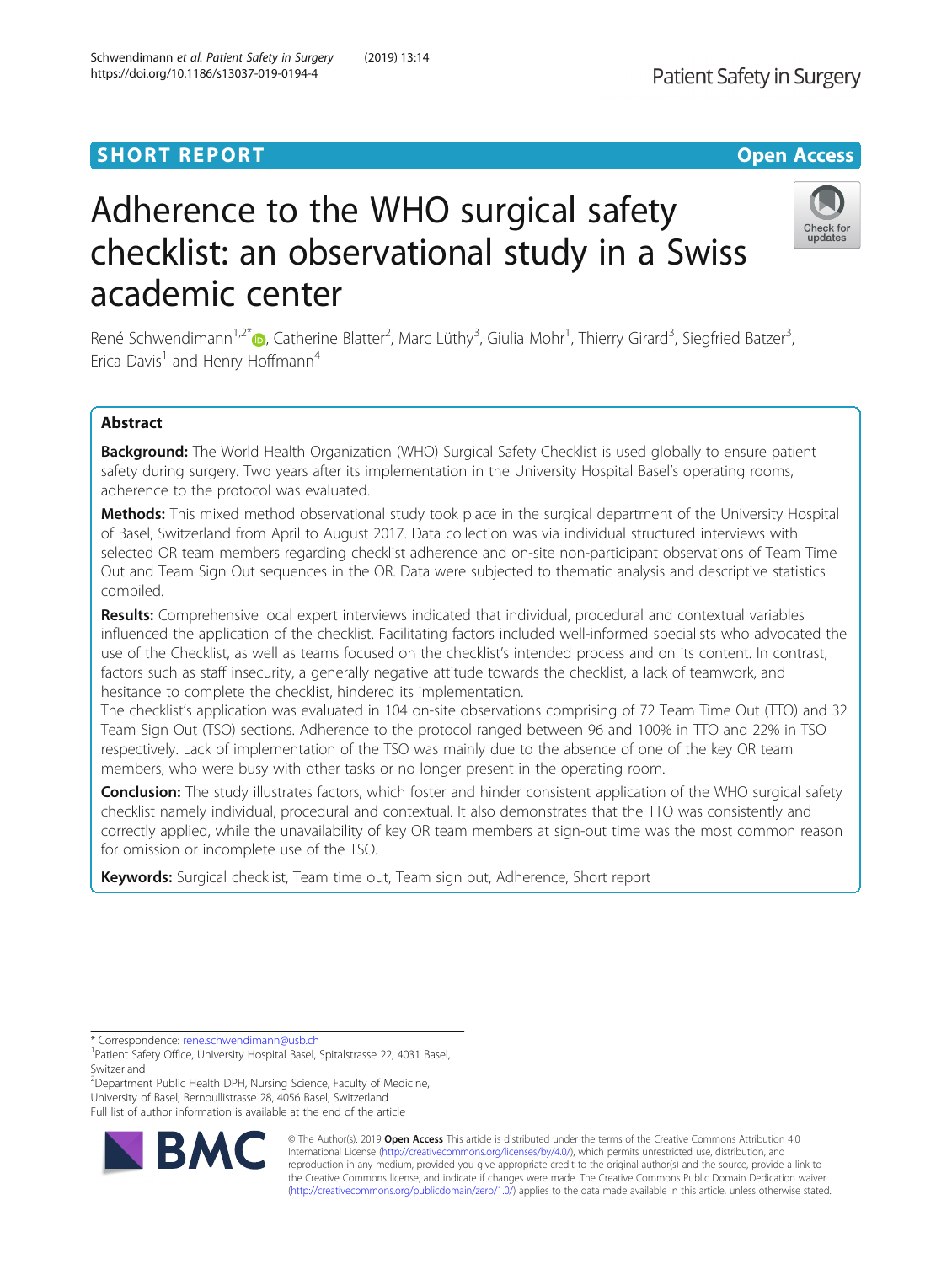# Background

The "WHO Surgical Safety Checklist" is used globally to ensure patient safety during surgery [[1\]](#page-4-0) and has demonstrated potential to be effective at reducing surgical complication and mortality rates [[2](#page-4-0)–[4](#page-4-0)]. The WHO checklist improves 'patient safety and inter-discipline communication' and prevents 'avoidable complications by emphasising current safety procedures [\[5](#page-4-0)]. Despite widespread adoption, surgical "never events" and other OR related serious incidents still occur, which could be due to problems regarding compliance to the checklist [[6\]](#page-4-0). To successfully implement the checklist, it is imperative to have key team members in a supervisorial role. This facilitates team interaction regarding adjustment of checklists, and consideration of local contextual factors [[4](#page-4-0)]. Adopting a stakeholder-driven approach while engaging all OR personnel (including surgeons, anesthesiologists, nurses, and technical staff) in a multifaceted intervention can significantly increase surgical safety checklist adherence [[7\]](#page-4-0).

# Local use of the WHO surgical safety checklist

In 2014 the WHO surgical checklist was introduced to the Department of Surgery at the University Hospital of Basel (USB), in Basel, Switzerland [\[8](#page-4-0)]. We modified this checklist by focusing on what we considered the two most important points, the two step process "Team Time Out" (TTO) and Team Sign Out (TSO) which was executed in the OR with an already anaesthetised patient.

The TTO takes place before the first incision and involves the entire OR team. It is initiated by the surgeon and includes an introduction round of OR team members, reconfirmation of the patient's identity, along with remarks/ special information regarding the anaesthesia process, and the operation itself. Only after this step may the operation be started. Before the final suturing and exiting of the OR, the surgeon initiates the TSO. Ensuring that, after the operation's completion, all essential steps have been taken, such as counting instruments and swabs to confirm that no foreign objects have been inadvertently left inside the patient.

In spite of initial positive experiences after the checklist's implementation in the hospital's surgical departments, the long-term adherence using the checklist remained unclear. Therefore in 2017, it was decided that the checklist would be examined with a systematic follow-up evaluation of TTO and TSO application in. The focus of this evaluation were the following two questions: "Which factors foster or hinder the consistent application of the checklist?" and "Is the checklist consistently and correctly applied during surgical procedures?"

# Methods

This prospective observational study took place in the surgical department of the University Hospital of Basel, Switzerland from April to August 2017. The data collection procedure included individual structured interviews with selected local OR team members regarding checklist adherence, as well as on-site non-participant reports regarding the target checklist procedures.

The interviews with OR team members were conducted by one researcher (RS) and included open-ended questions on what fosters and hinders OR professionals' adherence to the checklist. Interviewees' statements were audio-taped and transcribed verbatim. The resulting transcripts were subsequently subjected to thematic analysis [\[9](#page-4-0)]. The on-site observations were performed by two trained expert non-OR staff members (SB, GM) in a convenience sample of various types of ORs during TTO and TSO sequences. The observation form to be completed consisted of the TTO and TSO checklist items (Fig. [1](#page-2-0)). Observation data on consistency and correctness of TTO and TSO were analysed descriptively using Microsoft Excel standard software.

# Results

Eleven experts from the OR were interviewed including six surgeons and anaesthesiologists as well as five OR and nurse anaesthetists. The average interviewee age was 46.7 years, with OR experience averaging 16.5 years. The interview results were thematically grouped according to participants' core statements.

# Fostering factors regarding checklist implementation

Interviewees' statements regarding checklist implementation and application specified individual, procedural, and contextual factors. Individual factors included personal attitude and approach. This was expressed in terms of "being well-informed and committed" and "standing behind" the checklist concept, as well as in relation to application of the checklist application, e.g., "considering it important" and "believing in it's philosophy".

The procedural factors influencing the checklist's application were highly focussed on "regularity of…[checklist] application" and "procedure safety", the "moment of pause before the procedure" when "everyone is focused", "the checklist points are read up on explicitly" the essential elements, e.g., "diagnosis, problems, risks and procedures" are in sharp focus and "no-one is busy with other tasks".

Contextual factors such as the work environment and collaboration between expert staff also played an important role. "Quiet in the OR" and "an atmosphere which allows everybody to participate during the TTO during these two to three minutes" were considered as particularly important factors.

# Factors hindering implementation of the checklist

The execution of the checklist was also hindered by individual, procedural and contextual factors. Individual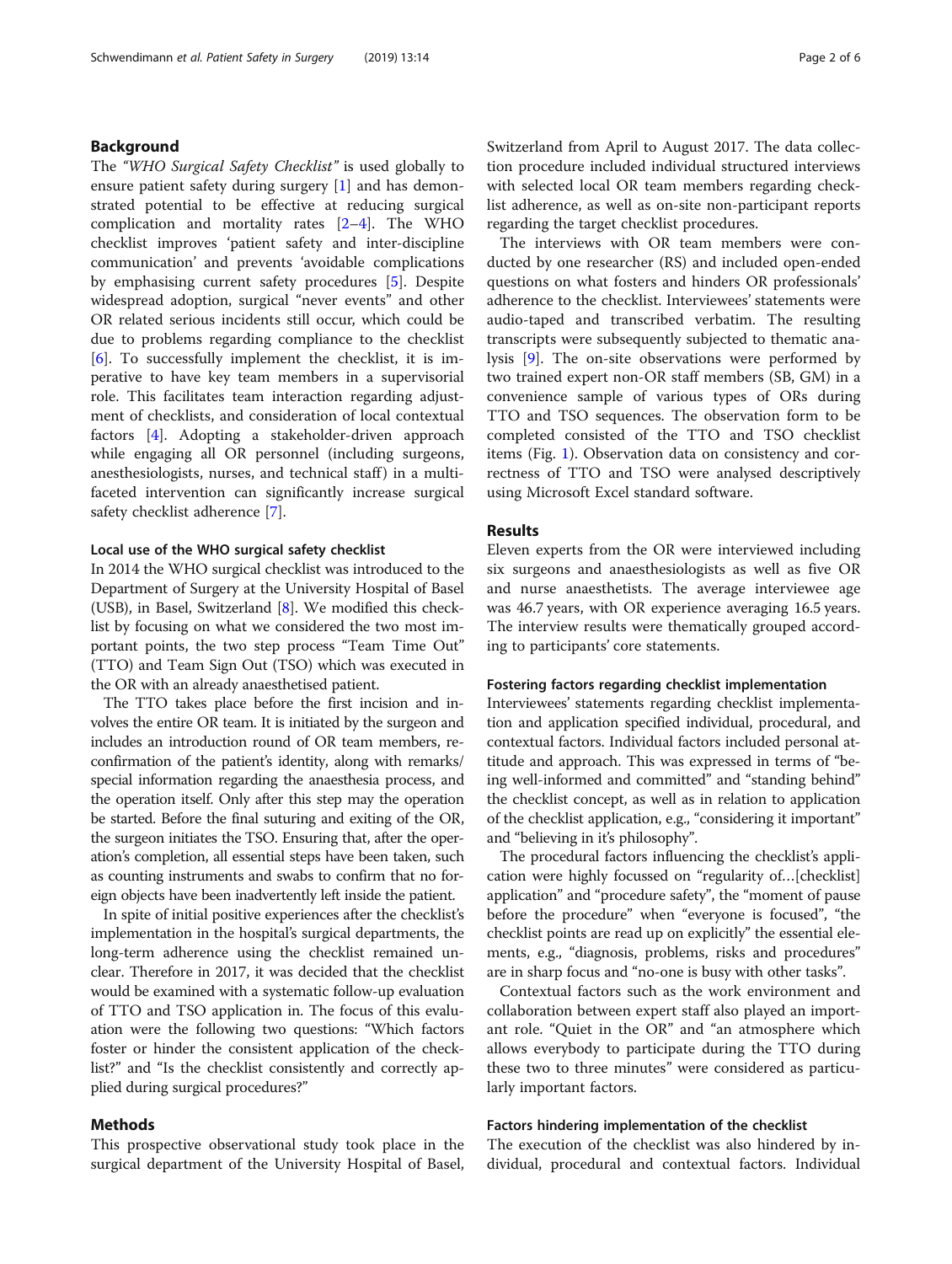<span id="page-2-0"></span>

barriers to its application include negative attitudes, insecurity and resistance of OR professionals. For example, "inertia of people regarding change from their established routine (from the pre-checklist period)", "hybris", "lack of self-discipline", "not listening carefully", as well as "lack of insight and acceptance as to the meaning and purpose" of the checklist were mentioned. Procedural factors hindering the checklist's application included disruptions in information flow, lack of teamwork, and the effort involved in its execution. On this topic, experts noted that additional barriers included "being unclear regarding to whom the questions are posed", "the checklist being crammed in","persons arriving too late" or that "people conversed during the TTO". In addition, "it's length" with "unnecessary and irrelevant topics, if in a hurry" was cited as a barrier. As to the contextual factors, these concerned work and environmental conditions such as distractions, interruptions and time pressure. Also named were OR background noise, e.g., "a high mechanical noise level" or "telephones ringing".

# Observations of team time out and team sign out

To evaluate if the surgical checklist was consistently and correctly applied at our institution two specially trained researchers conducted a total of 104 onsite observations. These included 72 TTO and 32 TSO sequences across all surgical disciplines to which the "General" checklist applies. The median numbers of experts present in the OR for TTO and TSO were 7 (range: 3–12) and 5 (range: 2–6), respectively. In 22 observed situations (21%), the presence of the observers was explicitly acknowledged by members of the OR team.

The 72 observed TTO sequences were initiated mainly either by the surgeons (58%) or the OR nursing staff (34%). In 87% of observations the checklist was read entirely as per protocol. For TTO, in accordance with the checklist protocol, the 21 relevant checklist items were read by members of the OR team, and were almost completely (96–100%) fulfilled (see Table [1](#page-3-0)). Here, only 75% of observation data forms include positive responses to the prompt: "Surgeon: Team Time Out, please," because the requests were made not by surgeons but by other members of the OR team (21%) or omitted (4%).

Of the 32 observed TSO sequences, only 7 (22%) were correctly initiated and applied. In general, the TSO items were not fully executed (see Table [2](#page-3-0)). In all but 7 cases, non-application of the TSO was blamed on the absence of the surgeon or the OR nurses, who had already left the OR, or of the anaesthesiologists, who were engaged elsewhere (e.g. caring for recovering patients).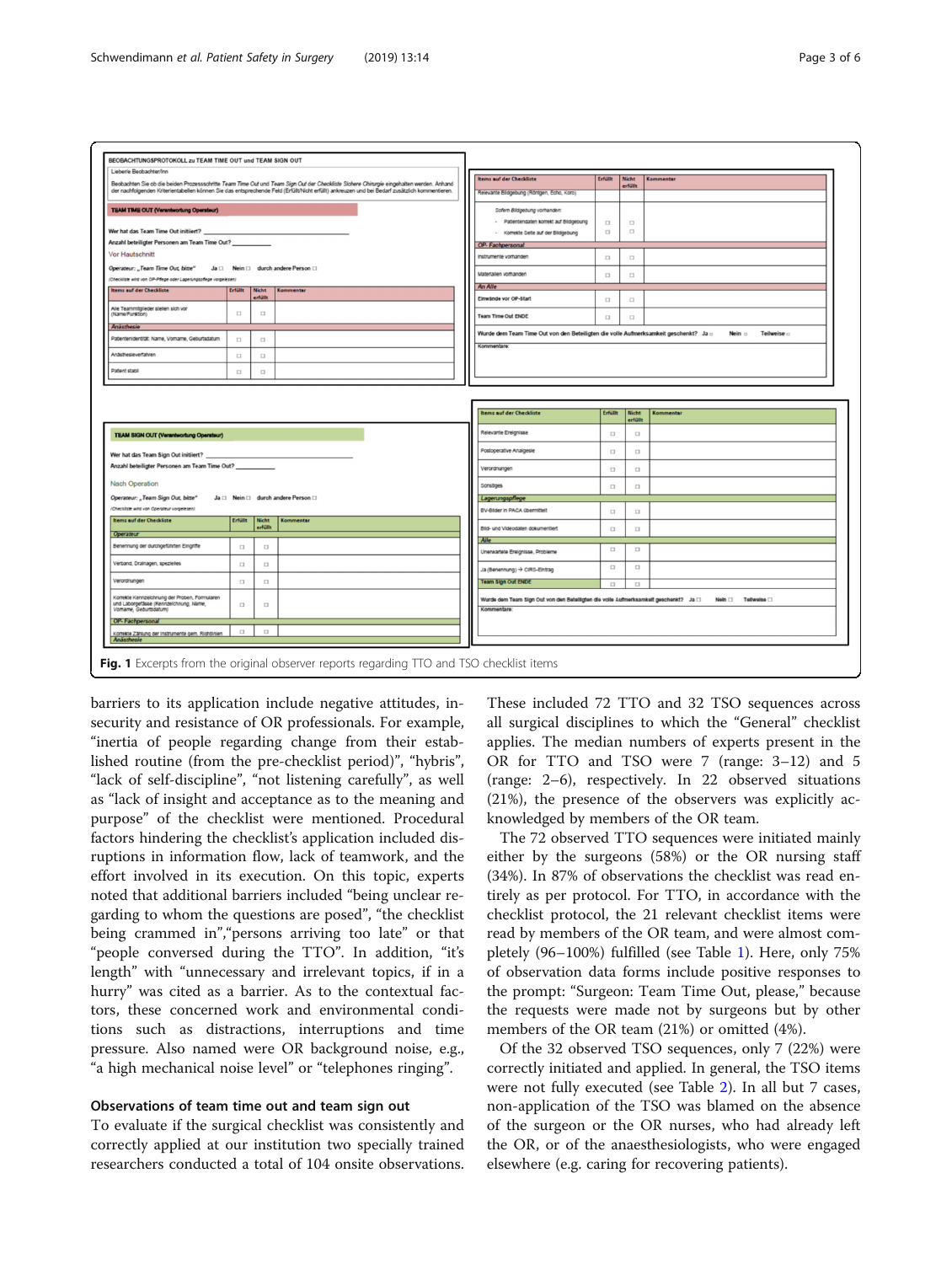<span id="page-3-0"></span>**Table 1** Team time out items ( $n = 72$  direct observations)<br>Team Time Out (TTO) before skin incision (tem confirmed

| Team Time Out (TTO) before skin incision                        | Item confirm<br>% (n) |
|-----------------------------------------------------------------|-----------------------|
| Operating surgeon: «Team Time Out, please»                      | 75 (54)               |
| All team members have introduced themselves<br>by name and role | 99 (71)               |
| Anesthetist                                                     |                       |
| Patient identification: Family name, first name,<br>birth date  | 100(72)               |
| Type of anesthetic procedure                                    | 100(72)               |
| Patient is stable                                               | 99 (71)               |
| Allergies                                                       | 97 (70)               |
| Antibiotic prophylaxis                                          | 97 (70)               |
| Specific perioperative risks                                    | 99 (71)               |
| Any patient-specific concerns and precautions                   | 99 (71)               |
| Operating surgeon                                               |                       |
| Type of surgery and marked site                                 | 99 (71)               |
| Specific risks                                                  | 99 (71)               |
| Intraoperative medications                                      | 99 (71)               |
| Duration of surgery                                             | 100(72)               |
| Anticipated blood loss                                          | 99 (71)               |
| Correct patient positioning                                     | 99 (71)               |
| Specific equipment (e.g. microscope)                            | 99 (71)               |
| Essential imaging (X-ray, echo, coronary etc.)                  | 97 (70)               |
| OR-Nurse                                                        |                       |
| Equipment available                                             | 97 (70)               |
| Supplies available                                              | 96 (69)               |
| Whole OR team                                                   |                       |
| Any objections before OR                                        | 99 (71                |
| Team Time Out «completed»                                       | 99 (71)               |

# **Discussion**

Our study identified individual, procedural and contextual factors, which supported or limited the application of the surgical checklist. It demonstrated that the TTO portion of the checklist was consistently and correctly applied, while the TSO was generally lacking in full participation mainly due to the absence of key OR team members, who were engaged otherwise at that time point or no longer present in the operating room.

Factors that encouraged adherence to the checklist was the feeling of being part of a team, a shared goal of patient safety and full staff participation. Factors that reduced adherence were feelings of insecurity, certain team members' resistance to checklist implementation and key team members not being present or fully involved. Although surgeons are commonly described as being the leaders in the OR, another study revealed similar observations i.e. the staff surgeon was often not in the OR during the briefing and the process was

**Table 2** Team sign out items ( $n = 32$  direct observations)

| Team Sign Out (TSO) before patient leaves OR                                                  | Item confirmed<br>% (n) |
|-----------------------------------------------------------------------------------------------|-------------------------|
| Operating surgeon: «Team Sign Out, please»                                                    | 22(7)                   |
| Operating surgeon                                                                             |                         |
| Name of the procedure                                                                         | 22(7)                   |
| Dressing, Drainage, Specials                                                                  | 22(7)                   |
| Prescriptions                                                                                 | 19(6)                   |
| Correct specimen labelling, forms and laboratory<br>containers (Patients name and birth date) | 16(5)                   |
| OR-Nurses                                                                                     |                         |
| Completion of instrument, sponge and needle count                                             | 16(5)                   |
| Image intensifier images transmitted to PACS <sup>a</sup>                                     | 13(4)                   |
| Images- and Video data saved                                                                  | 13(4)                   |
| Anesthetist                                                                                   |                         |
| Relevant events                                                                               | 19(6)                   |
| Postoperative Analgesia                                                                       | 19(6)                   |
| Prescriptions                                                                                 | 19 (6)                  |
| Other                                                                                         | 16(5)                   |
| Whole OR team                                                                                 |                         |
| Unexpected, critical events                                                                   | 16(5)                   |
| If yes, specified and reported (CIRS) <sup>b</sup>                                            | 13(4)                   |
| Team Sign Out «completed»                                                                     | 19 (6)                  |

<sup>a</sup>Picture archiving and communication system

**b**Critical incident reporting system

delegated to another OR team member [\[10](#page-4-0)]. Furthermore, the most common barrier to checklist implementation was active resistance or passive noncompliance from individuals in the OR team, most frequently from senior surgeons and/or anesthesiologists [\[11](#page-5-0)]. Other studies demonstrate that introducing a surgical safety checklist requires modification in the workflow of the surgical staff resulting in an increased workload [\[12](#page-5-0)]. On the other hand, increased workload can result in decrease utilization of a checklist, but research has also shown that team players working with the WHO-surgical checklist attained substantially higher levels of awareness about the benefits of the checklist than those who did not implement it [\[13](#page-5-0)].

Non-adherence with surgical checklists included inadequate communication and the absence of committed key members of the OR team, which lead to incompletion of the surgical checklist [[11,](#page-5-0) [14\]](#page-5-0), for instance, the TSO or hindering factors expressed by the experts.

Lasting implementation of the checklist hinges on clear and concise communication regarding both its purpose and its application. Along with its practical execution, the checklist's application refers to its introduction and process of long-term implementation. This includes coaching if necessary, and consistent specific education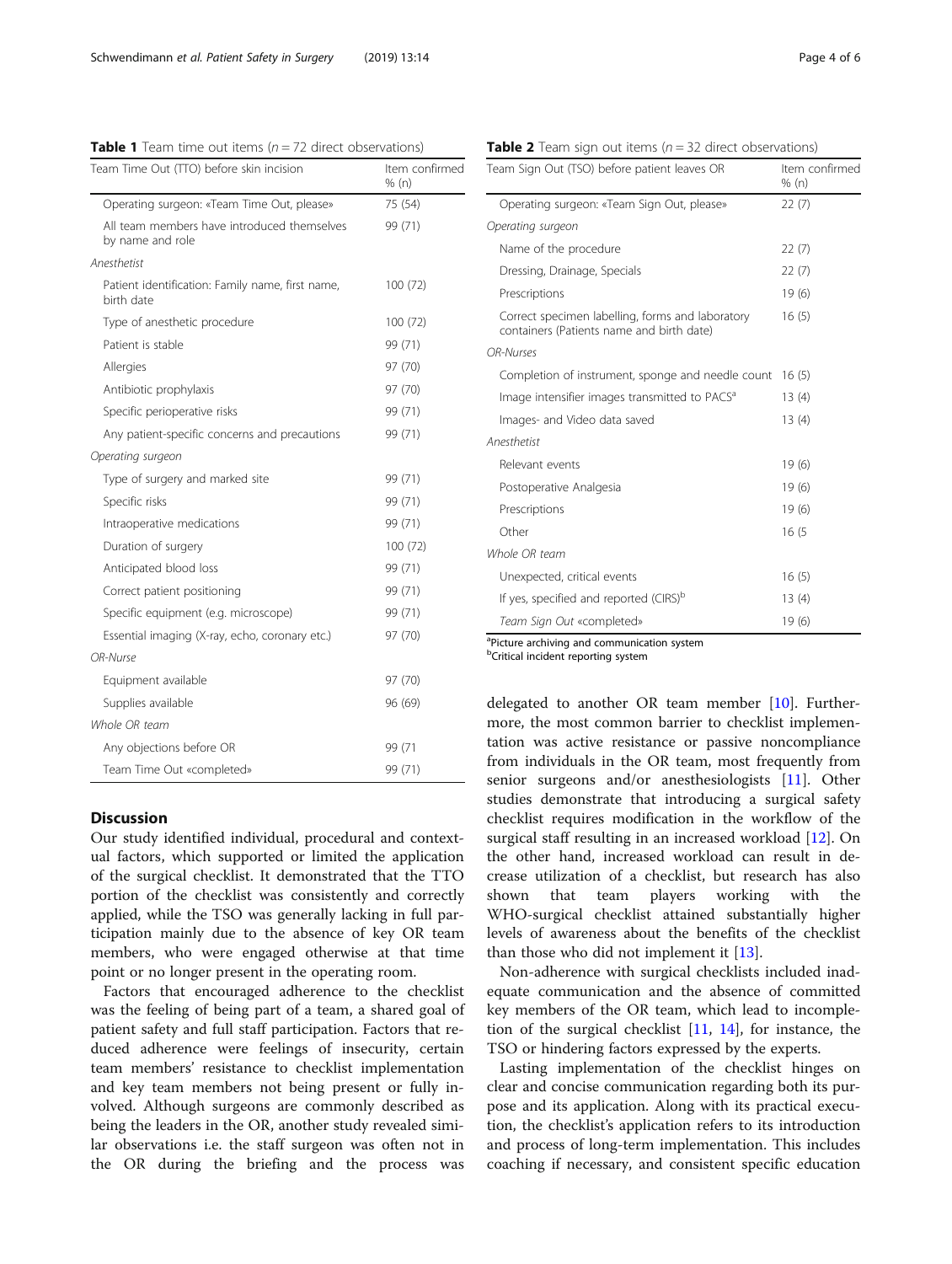<span id="page-4-0"></span>and training; [[15\]](#page-5-0) all vital elements to make the checklist effective [\[16](#page-5-0)]. Moreover, there are new ways to support its use, such as delivering the checklist via audio. Which enables fully addressing items for both team time-out and sign-out as well as improvement in overall team participation at time-out  $[6]$ . Although the USB's department of surgery initially advocated the introduction of the WHO checklist for safe surgery, gaps in its daily use persist. Individual OR teams' TSO non-adherence might reflect the ability of each surgical discipline's representative to sustainably enforce the accepted policy. Indeed, compliance with individual elements of the checklist might vary by surgical specialties [[17](#page-5-0)]. In another study, the sign-out was also not fully integrated into existing OR procedures. Difficulties included identifying an appropriate time for the checks; if left until after closing, the operating surgeon was often no longer present, but if completed earlier, the nurses' final counts were often not yet complete [[18\]](#page-5-0).

In order to strengthen future TSO use, the checklist procedure has to be adapted to allow improvement of crucial workflow points regarding patient safety (e.g., addressing concerns regarding patient recovery and management). Supported by key OR team members, firm directives from chief surgeons would promote and facilitate checklist adherence by demonstrating leadership engagement [[19\]](#page-5-0).

Strengths of this study include the thematic analysis of the expert's in-depth interviews, which provided individual, procedural and contextual feedback that brought about a necessary revision to the checklist. Limitations include sample bias, which might not fully cover other surgical team's checklist needs across various surgical disciplines.

# Conclusions

This study reveals that TTO was consistently applied while only one-fifth of TSO was conducted, which indicates a need for future action. The expert interviews displayed that the application of the checklist is both fostered and hindered by individual, procedural and contextual factors. In addition to supporting the successful contextual adaptation of the checklist, consistent implementation will require additional training at the levels of both the individual medical professionals and the OR teams. Consistent use of the Checklist remains vital to patient safety in surgery in which role models are of particular importance besides formal training efforts to foster a culture of safer OR practices.

### Abbreviations

CIRS: Critical incident reporting system; OR: Operating Room; PACS: Picture archiving and communication system; TSO: Team sign out; TTO: Team time out

#### Acknowledgements

The authors would like to thank Dr. Thenral Socrates for editing of the manuscript.

# Funding

Not applicable.

#### Availability of data and materials

The data supporting our findings are included in the published article.

### Authors' contributions

RS: Study design; conducting of the interviews; data analysis; writing of the manuscript. CB: onsite observations with data collection and data analysis. ML: project support; interpretation of data. GM: onsite observations with data collection. TG: project support; interpretation of data. SG: project support; interpretation of data. ED: project support; interpretation of data, writing of the manuscript. HH: project supervision; interpretation of data. All authors read and approved the final version of the manuscript to be published.

# Ethics approval and consent to participate

Waived by the regional Ethics committee (EKNZ, REQ–2017–00372).

Consent for publication Not applicable.

# Competing interests

The authors declare that they have no competing interests.

## Publisher's Note

Springer Nature remains neutral with regard to jurisdictional claims in published maps and institutional affiliations.

#### Author details

<sup>1</sup> Patient Safety Office, University Hospital Basel, Spitalstrasse 22, 4031 Basel, Switzerland. <sup>2</sup>Department Public Health DPH, Nursing Science, Faculty of Medicine, University of Basel; Bernoullistrasse 28, 4056 Basel, Switzerland. <sup>3</sup>Department of Anesthesiology, University Hospital Basel, Spitalstrasse 21 4031 Basel, Switzerland. <sup>4</sup>Department of Surgery, University Hospital Basel Spitalstrasse 21, 4031 Basel, Switzerland.

# Received: 22 October 2018 Accepted: 4 March 2019 Published online: 12 March 2019

#### References

- 1. Haynes AB, Weiser TG, Berry WR, Lipsitz SR, Breizat AH, Dellinger EP, Herbosa T, Joseph S, Kibatala PL, Lapitan MC, et al. A surgical safety checklist to reduce morbidity and mortality in a global population. N Engl J Med. 2009; 360(5):491–9.
- 2. Bergs J, Hellings J, Cleemput I, Zurel O, De Troyer V, Van Hiel M, Demeere JL, Claeys D, Vandijck D. Systematic review and meta-analysis of the effect of the World Health Organization surgical safety checklist on postoperative complications. Br J Surg. 2014;101(3):150–8.
- 3. Sendlhofer G, Mosbacher N, Karina L, Kober B, Jantscher L, Berghold A, Pregartner G, Brunner G, Kamolz LP. Implementation of a surgical safety checklist: interventions to optimize the process and hints to increase compliance. PLoS One. 2015;10(2):e0116926.
- 4. Treadwell JR, Lucas S, Tsou AY. Surgical checklists: a systematic review of impacts and implementation. BMJ Qual Saf. 2014;23(4):299–318.
- 5. Verwey S, Gopalan PD. An investigation of barriers to the use of the World Health Organization surgical safety checklist in theatres. S Afr Med J. 2018; 108(4):336–41.
- 6. Reed S, Ganyani R, King R, Pandit M. Does a novel method of delivering the safe surgical checklist improve compliance? A closed loop audit. Int J Surg. 2016;32:99–108.
- 7. Bartz-Kurycki MA, Anderson KT, Abraham JE, Masada KM, Wang J, Kawaguchi AL, Lally KP, Tsao K. Debriefing: the forgotten phase of the surgical safety checklist. J Surg Res. 2017;213:222–7.
- 8. Hoffmann H. Projekt Progress Sichere Chirurgie In. Basel: Universitätsspital Basel; 2015.
- 9. Braun V, Clarke V. Using thematic analysis in psychology. Qual Res Psychol. 2006;3(2):77–101.
- 10. Ziman R, Espin S, Grant RE, Kitto S. Looking beyond the checklist: an ethnography of interprofessional operating room safety cultures. J Interprof Care. 2018;32(5):575–83.